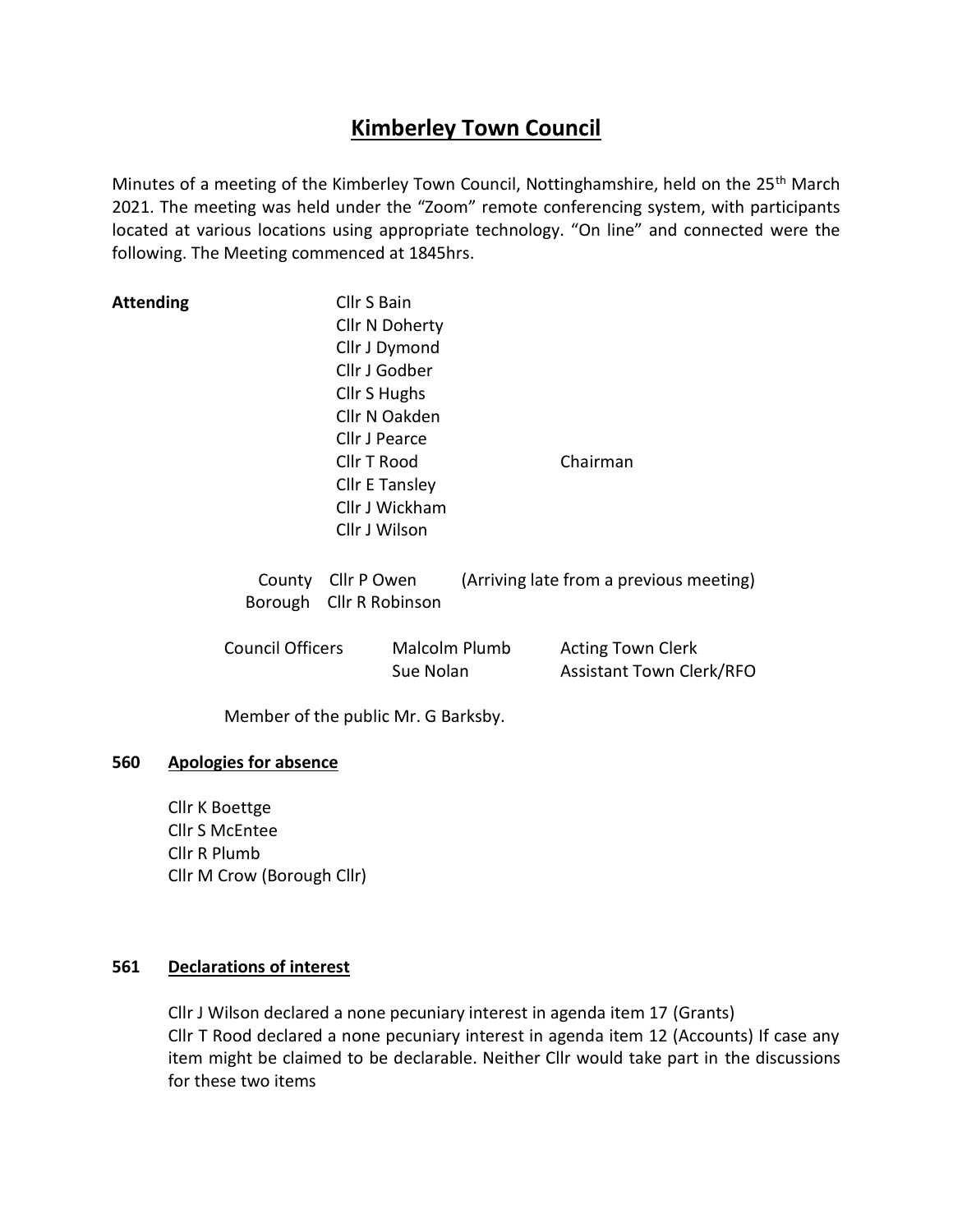## **562 Co option of one new Town Councillor**

Circulated with the agenda papers were two declarations of eligibility for being appointed as a Town Councillor to the remaining single vacancy on the Town Council The meeting was asked to consider the fairest way of making the choice. After a full discussion it was **agreed** that in order to ensure equality of consideration, this meeting would be **adjourned** to the following week, for consideration of this particular item of business, where both Candidates would be given the opportunity to present their case for co option to the whole Town Council via the "Zoom" remote conferencing system. As this matter would be classified as "exempt", the extended meeting would exclude members of the Public and press.

#### **563 Minutes**

The minutes of the meeting of the Town Council held on the  $25<sup>th</sup>$  February 2021 having been circulated to all Town Councillors, were taken as read, adopted by the meeting as a true and accurate record and were singed by the Chairman.

#### **564 Reports on action taken**

The following reports were received and **noted** by the meeting.

Defibrillators A formal request for a grant towards the cost of a further defibrillator has been submitted to the Borough Council and acknowledged. A formal response was awaited.

Free parking in Kimberley. A formal letter requesting information under the freedom of information legislation in respect of costs and expenditure of the Kimberley Car Parks has been made to the Borough Council. A response is awaited.

HM Government "Levelling up capital funds support. The Town Councils interest in being included in any capital bid to the Government for funds for Kimberley Town has been forwarded to the Borough Council. Borough Cllr Richard Robinson would be monitoring the position on the Town Councils behalf.

Enquiries for future hiring are of the Parish Hall. Enquirers are being advised of the Town Council current policy in complying with the Governments "Lockdown" policies. A record of each enquiry is being retained. Past hirers will be contacted first if and when National policies are changed.

Planning matters. This item of business will become a permanent agenda item effective from the April 2021 meeting of the Town Council. A recent planning matter is dealt with later in the meeting.

Web site replacement. Cllrs Bain and Doherty gave a detailed report upon the progress for the Town Councils new web site. Comments made included Chapel bookings, annual accounts/budgets, minutes of meetings, news items, pictures of Town feature sites, Town Councilors and Council Officers.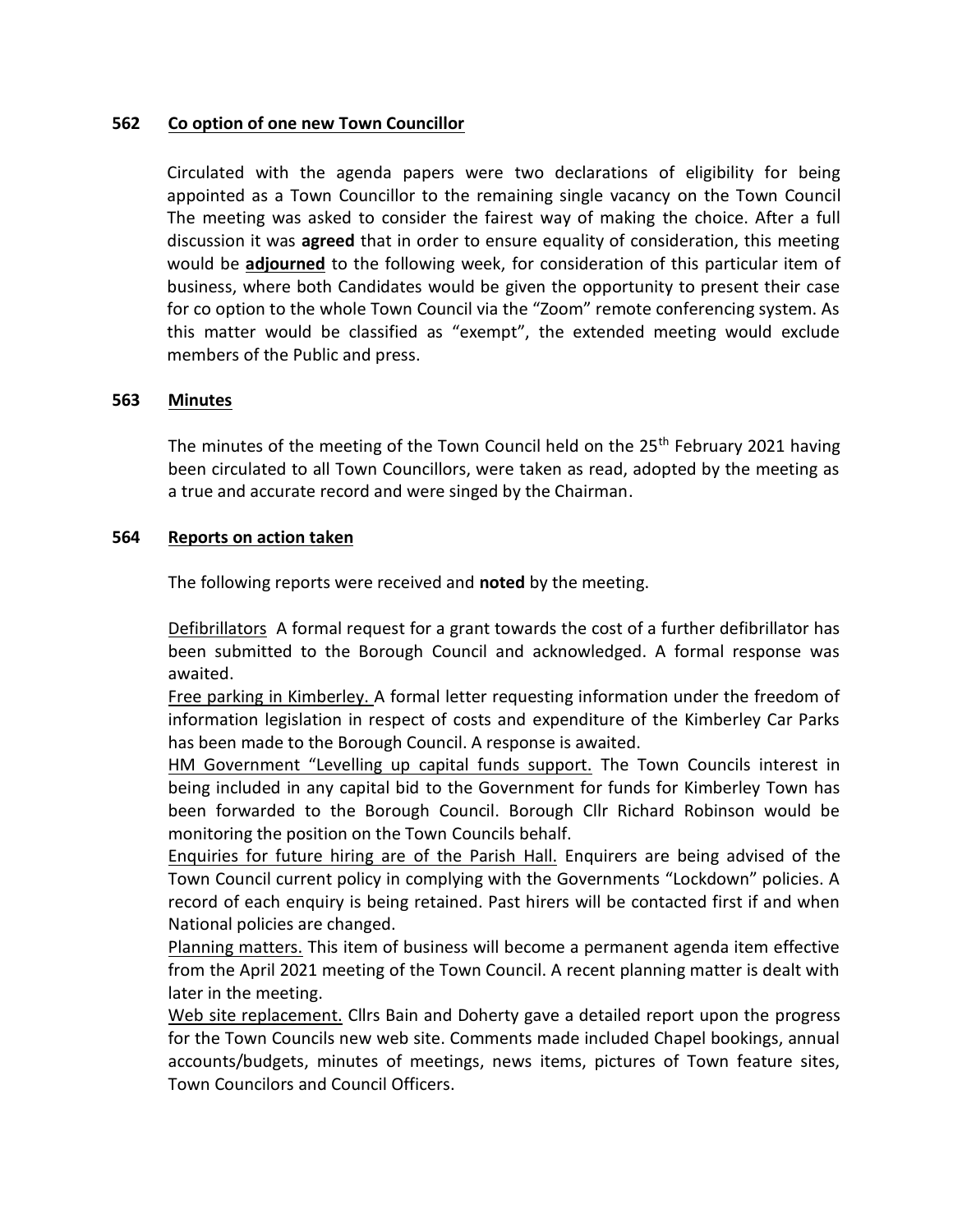Upgrading of the Councils computer system. Sur Nolan, Assistant Town Clerk/RFO reported that equipment had now been ordered and was due for delivery during the following week, the equipment will be installed by a professional, competent Person.

Stag Ground Land ownership question. Acting Town Clerk reported that following an inspection of the site, two external doors were seen to be in urgent need of replacement. After discussion, the meeting approved the need for urgent replacement action to be taken from a maintenance/security aspect.

Acting Town Clerk further reported that he was carrying out a complete review of the Town Council files and documents in relation to the current ownership situation. Detailed research had been previously carried out some ten years ago, by two Solicitors practices. Their reports indicated that under existing legislation, a reasonable case might be possible for a claim for this site to be transferred to the Town Council as principle Owners, rather than Trustees which was set up in 1925. Councillors felt that under the Land Registration Agency's current rules it might be a simple case to request such a transfer. The existing restriction contained in the original Trustee's agreement (Maintaining the site for Community benefit and recreation) could be included as a covernment with any new Title ownership document, if the Land Registry approved. Acting Town Clerk felt this might prove to be more complex and that it might be appropriate for a lawyer to be appointed to act for the Town Council. However it was agreed that a simple claim by the Council should be submitted and this was agreed by the meeting,

# **565 County Councillors Report**

County Cllr Philip Owen provided a detailed report upon various road maintenance works in the Town, concerns relating to the Nine Corners junction and his continuing efforts to rectify the problems of road safety on the main street in the vicinity of the Library bus stops. The road condition for High Spania was noted. The meeting expressed their continuing concerns with the whole road safety aspect between the Supermarket island and Nine Corners junction for traffic, bus services and Pedestrians alike.

After discussion, Cllr Owen was thanked, again, for his attendance and continuing interest in the Town's needs.

## **566 Borough Councillors Report**

Borough Cllr Richard Robinson gave a detailed report upon Borough Council matters. These included the following.

- Incoordination of separate road works (Western Power. Power cable)
- The future (as at present) of the Kimberley Health Centre
- The Section 106 planning condition for the former Brewery site development
- The new HM Governments Policy for "Levelling up" grants towards the costs of capital developments for local communities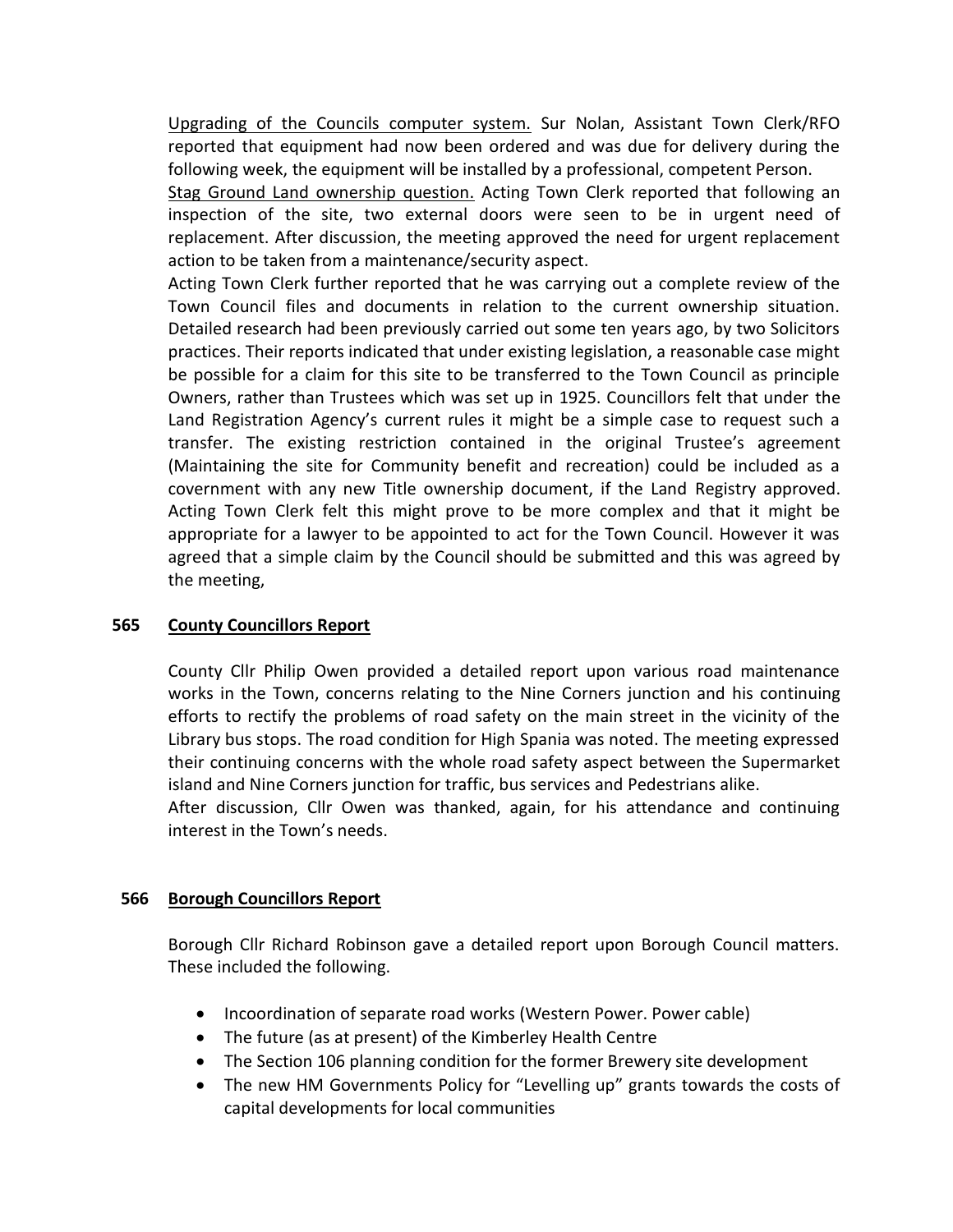- His interest in the recent sale of the former Kimberley Water Tower and adjoining land to a Development concern
- His work in relation to dealing with disputes amongst neighbors

After discussion, Cllr Robinson was thanked for his attendance and his continuing interest in Town Council matters.

## **567 Questions/statements from Members of the Public**

Mr Gordon Barksby expressed the Public's growing concerns with the continuing lack of any real action to resolve the problems (mentioned earlier) relating to the public and vehicular safety at the Nine Corners Junction. Borough Cllr Richard Robinson, in acknowledging these concerns raised the question of whether improvements might be achieved by moving one "bus waiting" point (currently situated at Kimberley Library) to a diferent location, for instance nears Maws Lane.

## **568 Brewery Site Development**

The Acting Town Clerk had circulated with the agenda papers, a brief report upon a meeting (remote conferencing) between Town Councillors and Broxtowe Borough Council Planning Officers held on the  $19<sup>th</sup>$  March, 2021. The meeting was held in order to consider the Town Council strong concerns with an amended section 106 (planning consent agreement) which, amongst other matters pro longed the term for the Developers to carry our required renovation works to the former Brewery Tower building. The Town Council were concerned that the extension of the time for renovation works had risks which could result in the work not being carried out. (These risks were defined).

In response, the Borough Council Planning Officers, explained the full details of the section 106 condition and the formal monitoring arrangements which included specifying the actual renovation works to be carried out and the works programmer. These responses provided reasonable levels of assurance. Continued monitoring by both Councils will assist in ensuring this important Heritage landmark would be preserved for future generations.

The **noted** this report.

## **569 Climate emergency. Town Councils Policy**

Circulated with the agenda papers to Councillors, was a draft report of the meeting of the Town Councils Working Group, held on the  $11<sup>th</sup>$  March, 2021. The aim of the Groups first meeting was to consider what actually the town Council could do, and what the community and business organizations might do.

After discussion the Town Council meeting endorsed the recommendations of the Group specified in the Groups meeting notes (item E 8). The next meeting of the Group will be held shortly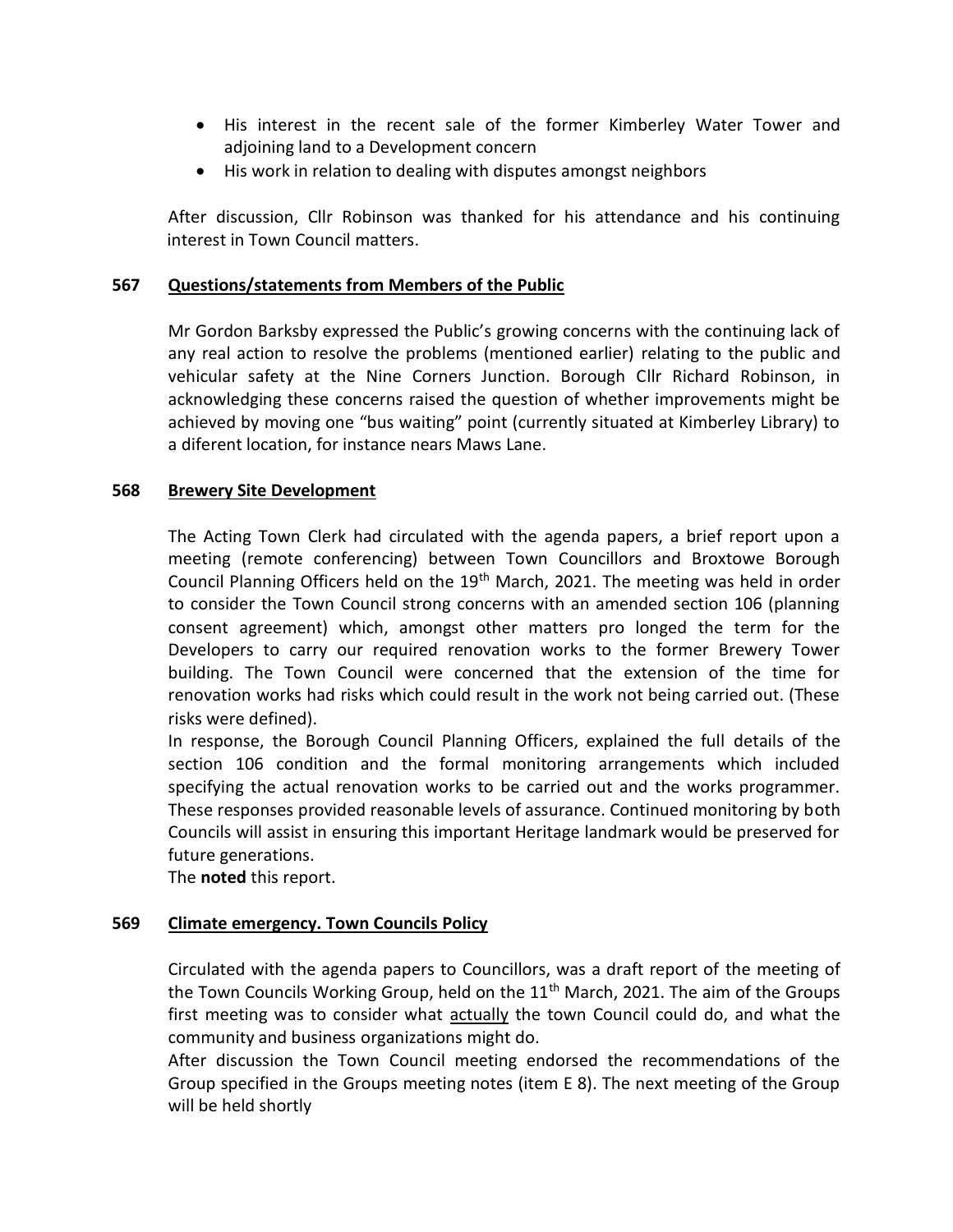#### **570 Correspondence list**

The meeting received and **noted** the list of correspondence received since the previous Town Council meeting. The Acting Town Clerk reported that in a more recent letter from the Kimberley Miners Welfare Football Club, requested the Town Councils approval to carry out improvement and developments to the Football Grounds facilities. These included installing additional hard standing area's (Stag Inn end), install an additional covered spectators covered area on the footpath side of the ground and refitting existing seats with concrete base's. All work would be completed and financed by the Football Club..

After discussion, the meeting **decided** to request additional details of the work required for consideration at the April 2021 Town Council meeting

## **571 Accounts for payment**

The meeting **noted** the list of accounts paid Following updating information from Cllr's Jim Dymond and Neil Doherty, it was further **noted** that additional accounts in respect of the Town Councils new Web site, and Office computer systems were becoming due in the near future.

## **572 Hall Hiring's. Current position**

The Acting Town Clerk reported that a few new enquiries were being received for Hall hiring's and these were being recorded for further consideration as and when HM Government issues relaxed restrictions upon public gatherings. In **noting** this report, the meeting recorded the need to offer the Hall to all former user's of the Hall, in the first instance.

#### **573 Dates of next meetings**

| (Extended) ordinary Town Council meeting (Co options) | $1st$ April, 2021           |
|-------------------------------------------------------|-----------------------------|
| <b>Environmental Working Group</b>                    | 8 <sup>th</sup> April 2021  |
| Town Council meeting                                  | 29 <sup>th</sup> April 2021 |
| <b>HR Committee</b>                                   | TBA                         |

(Note) The yearly calendar of meetings will be considered at the Town Councils annual meeting in May, 2021